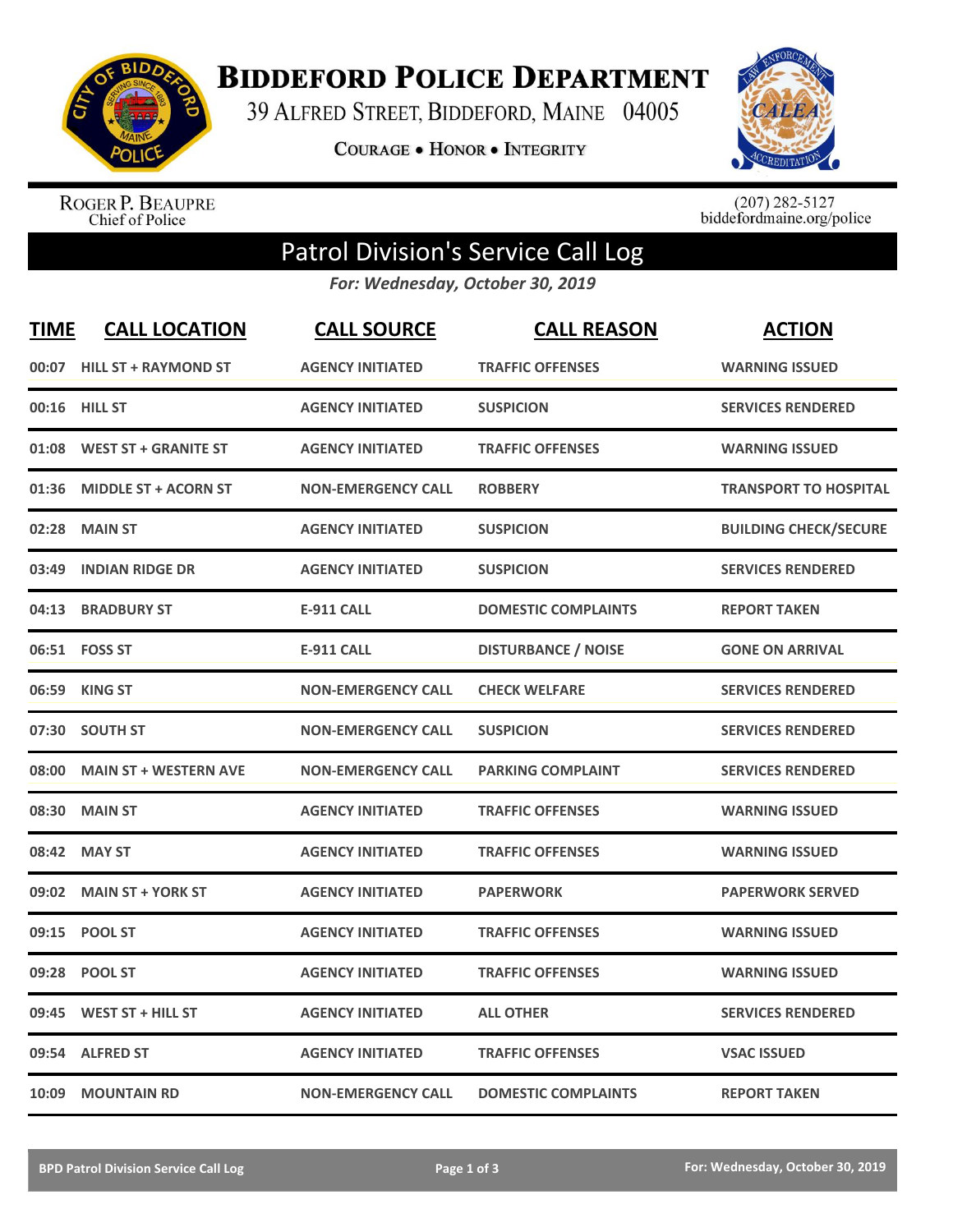| <b>TIME</b> | <b>CALL LOCATION</b>          | <b>CALL SOURCE</b>        | <b>CALL REASON</b>                        | <b>ACTION</b>                |
|-------------|-------------------------------|---------------------------|-------------------------------------------|------------------------------|
|             | 10:25 ALFRED ST               | <b>WALK-IN AT STATION</b> | <b>COURT ORDERED CHECK IN</b>             | <b>SERVICES RENDERED</b>     |
|             | 10:42 WENTWORTH ST            | <b>AGENCY INITIATED</b>   | <b>ANIMAL COMPLAINT</b>                   | <b>NEGATIVE CONTACT</b>      |
|             | 11:01 ALFRED ST               | <b>AGENCY INITIATED</b>   | <b>TRAFFIC OFFENSES</b>                   | <b>WARNING ISSUED</b>        |
|             | 11:14 ALFRED ST               | <b>AGENCY INITIATED</b>   | <b>TRAFFIC OFFENSES</b>                   | <b>WARNING ISSUED</b>        |
|             | 11:19 BURNIE WAY              | <b>E-911 CALL</b>         | 911 MISUSE                                | <b>SERVICES RENDERED</b>     |
|             | 11:28 ALFRED ST               | <b>AGENCY INITIATED</b>   | <b>TRAFFIC OFFENSES</b>                   | <b>WARNING ISSUED</b>        |
|             | 11:30 ELM ST                  | <b>AGENCY INITIATED</b>   | <b>TRAFFIC OFFENSES</b>                   | <b>WARNING ISSUED</b>        |
|             | 11:38 MASON ST                | <b>AGENCY INITIATED</b>   | <b>ANIMAL COMPLAINT</b>                   | <b>SERVICES RENDERED</b>     |
|             | <b>12:02 MAIN ST</b>          | <b>WALK-IN AT STATION</b> | <b>PAPERWORK</b>                          | <b>SERVICES RENDERED</b>     |
|             | 12:10 MAPLEWOOD AVE           | E-911 CALL                | 911 MISUSE                                | <b>SERVICES RENDERED</b>     |
|             | <b>12:23 MAIN ST</b>          | <b>NON-EMERGENCY CALL</b> | <b>ANIMAL COMPLAINT</b>                   | <b>SERVICES RENDERED</b>     |
|             | 12:49 SPRUCE ST               | <b>NON-EMERGENCY CALL</b> | <b>SUSPICION</b>                          | <b>GONE ON ARRIVAL</b>       |
|             | 13:31 POOL ST                 | <b>AGENCY INITIATED</b>   | <b>TRAFFIC OFFENSES</b>                   | <b>WARNING ISSUED</b>        |
|             | 13:46 WEST ST                 | <b>AGENCY INITIATED</b>   | <b>TRAFFIC OFFENSES</b>                   | <b>WARNING ISSUED</b>        |
|             | 13:53 GUINEA RD               | <b>AGENCY INITIATED</b>   | <b>TRAFFIC OFFENSES</b>                   | <b>VSAC ISSUED</b>           |
|             | <b>13:56 MAIN ST</b>          | <b>AGENCY INITIATED</b>   | <b>CHECK WELFARE</b>                      | <b>SERVICES RENDERED</b>     |
|             | 14:07 GUINEA RD               | <b>AGENCY INITIATED</b>   | <b>TRAFFIC OFFENSES</b>                   | <b>VSAC ISSUED</b>           |
|             | 14:20 POOL ST + DECARY RD     | <b>NON-EMERGENCY CALL</b> | <b>ANIMAL COMPLAINT</b>                   | <b>FIELD INTERVIEW</b>       |
|             | <b>14:22 NOREASTER WAY</b>    | <b>NON-EMERGENCY CALL</b> | <b>ANIMAL COMPLAINT</b>                   | <b>SERVICES RENDERED</b>     |
|             | 14:36 MAIN ST                 | <b>AGENCY INITIATED</b>   | <b>PRO-ACTIVE DV RESPONSE TEAM</b>        | <b>NO VIOLATION</b>          |
|             | <b>14:50 MAIN ST</b>          | <b>E-911 CALL</b>         | <b>MEDICAL W/ ASSIST</b>                  | <b>TRANSPORT TO HOSPITAL</b> |
|             | <b>15:06 MAIN ST</b>          | <b>NON-EMERGENCY CALL</b> | <b>TRESPASSING</b>                        | <b>WARNING ISSUED</b>        |
|             | 15:14 ADAMS ST + JEFFERSON ST | <b>NON-EMERGENCY CALL</b> | <b>JUVENILE OFFENSES</b>                  | <b>GONE ON ARRIVAL</b>       |
|             | 15:21 FRANKLIN ST             | <b>NON-EMERGENCY CALL</b> | <b>ANIMAL COMPLAINT</b>                   | <b>GONE ON ARRIVAL</b>       |
|             | 15:34 HARRISON AVE            | <b>AGENCY INITIATED</b>   | <b>PRO-ACTIVE DV RESPONSE TEAM</b>        | <b>NEGATIVE CONTACT</b>      |
|             | 15:43 ALFRED ST               | <b>NON-EMERGENCY CALL</b> | ATTEMPTED/THREATENED SUICIDE REPORT TAKEN |                              |